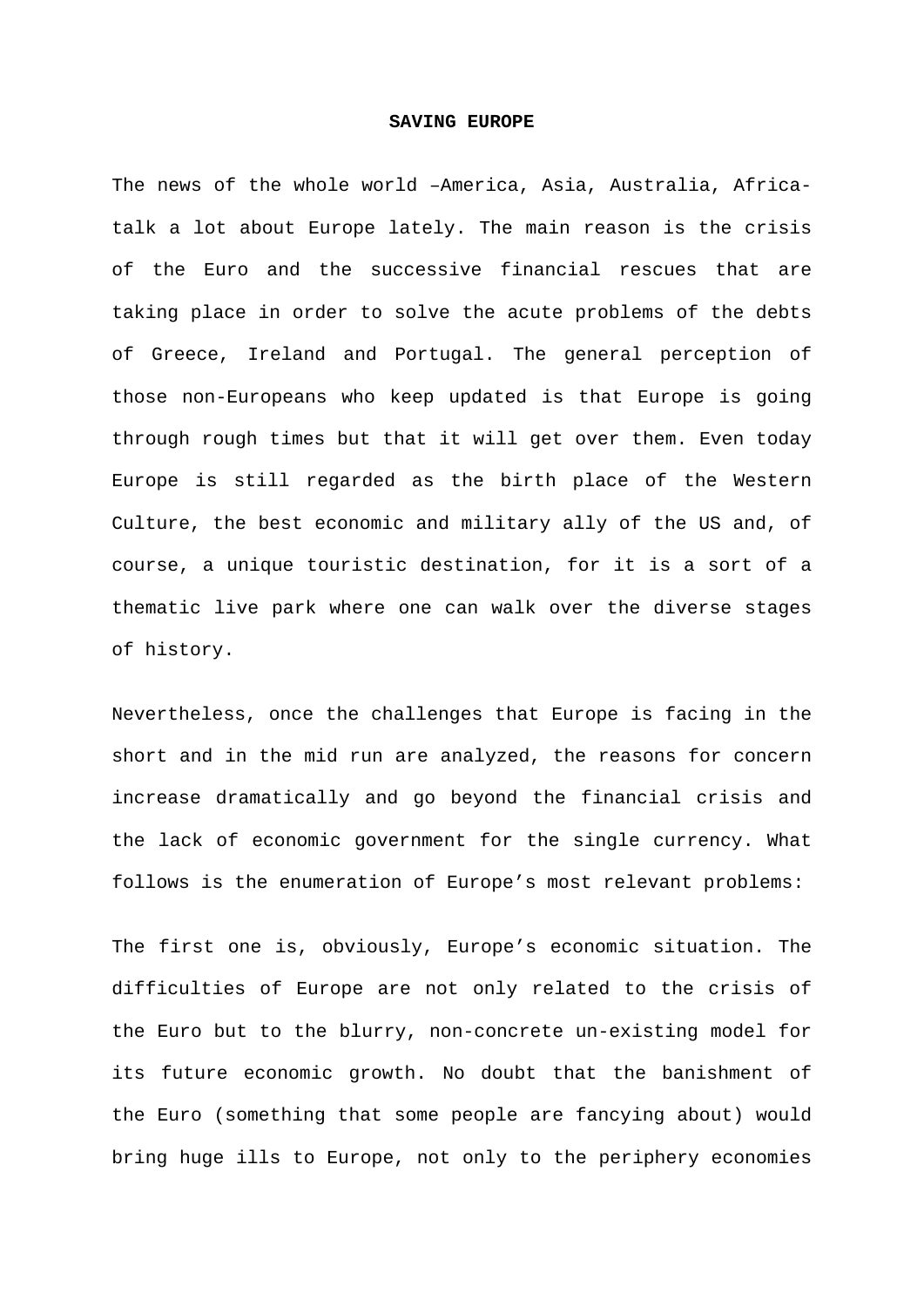but also to the "central" ones, such as France's and Germany's; due to the big size of the European economy, the global impact would be tremendous, and the Great Depression that started back in 2007 would last much-much longer in the developed countries. Europeans are completely sure that they will never let that happen, mainly because there is much at stake to let the Euro fall. So it seems that the current circumstances will improve after the restructuration of the debt of the periphery countries, and after the empowerment of the mechanisms to establish a factual economic government.

What is more important is that, sooner than later, Europe will have to face a pending question that has been postponed for over a decade: the question is how it will recover its competitive advantage in the new global market, with the emerging countries as new actors. Europe needs to find the way to increase its productivity, to re-impulse its ability to produce innovation, to awaken its entrepreneur spirit, as well as to radically undertake necessary reforms of its labor laws and the welfare states. In the new global scenario Europe has to choices: either it persuades the emerging countries to adopt its social model whilst they also experience their economic growth, or it reshapes its own model in order to compete with China, India and Brazil in equal conditions.

Europe's second goal is a geostrategic one. For decades, the countries that today are Europe have tended to defend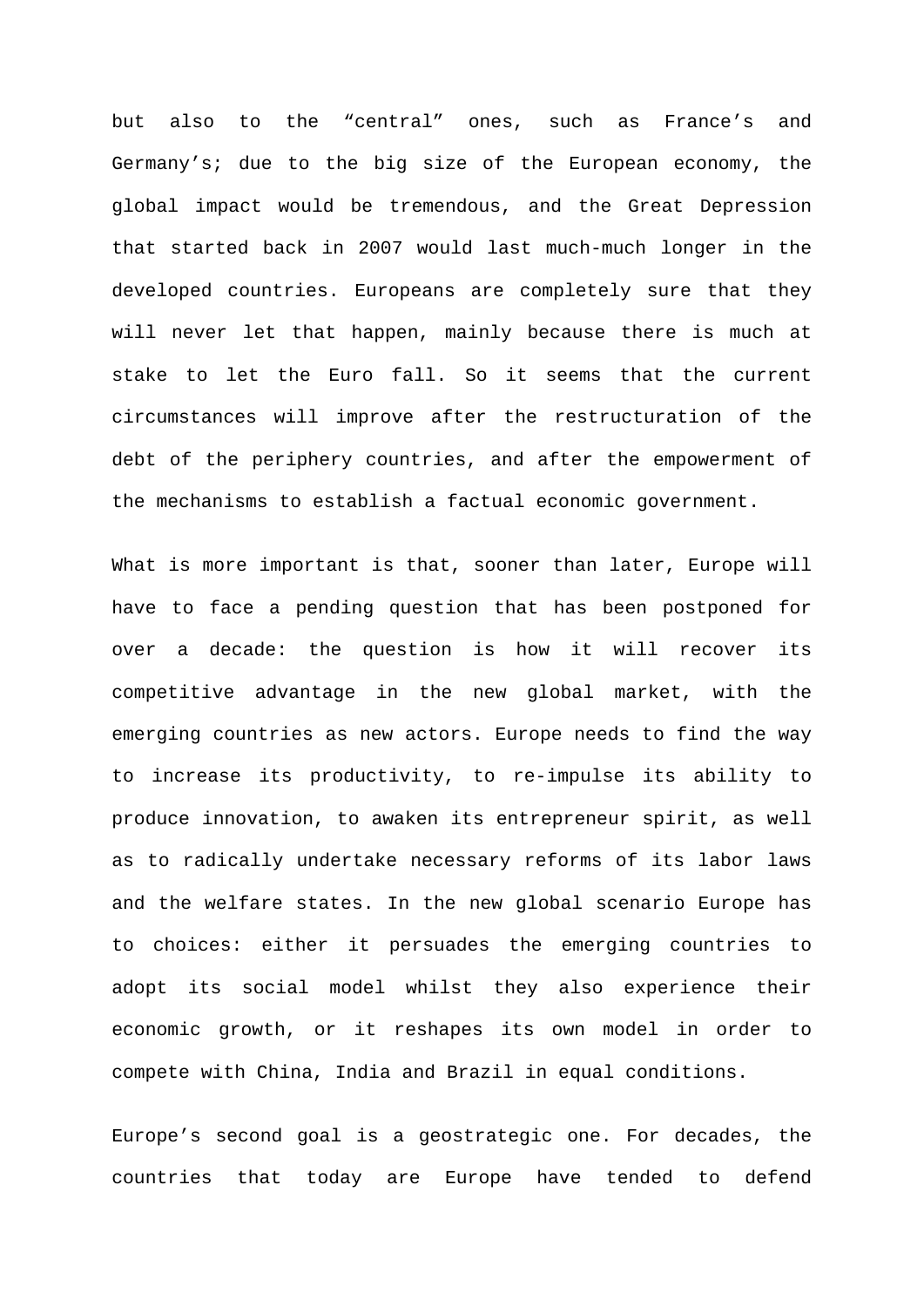separate, often divergent stances in most important political matters. This is what happened in the Bosnian war and in the second Iraq war, also in the first G-20 meetings after Lehman Brothers' fall, where each country defended its own ideas about how to properly respond to the chained collapse of the banks. We have recently seen again this disparity of opinions regarding the Arab Spring and the appropriateness of intervening in Libya… The fact is that if Europe wants to remain influential to address issues as crucial as security, fight against poverty, climate change, commercial liberalization, financial stability and migration, it will have to speak with a single voice to the global community. The conformation of a single voice will require shrinking the foreign dimension of the Nation-States, something that will probably turn them into Region-States, similarly in a way to the United States of America. Besides, Europe will have to make severe administrative and political cuts within its internal institutions in order to reduce the number of the too-many, superfluous representatives, will also have to reinforce the Ministry of Foreign Affairs and, finally, will have to diminish the European representation in the UN to one single chair.

Even if all of these striking improvements were made in a reasonable time, Europe would still have to define the geostrategic role it wants to play in the world. The only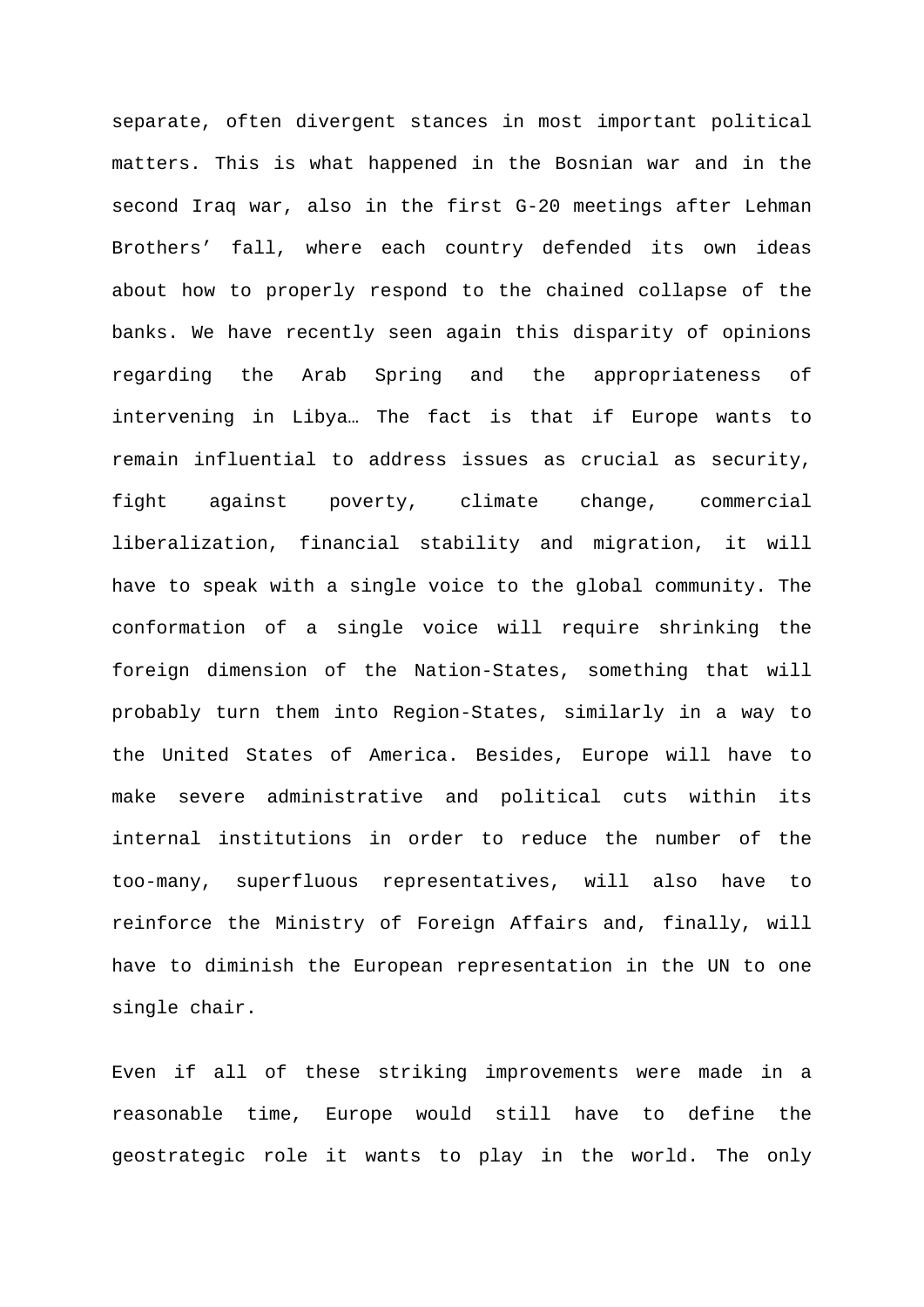chance of Europe would be to base its role on its strong points and on the comparative advantages it already has over any other regions. For example: while the USA is seen as the warrant of the world security and the land of opportunities, Europe could be seen as the mediator in conflicts between countries and the leader in the fight against poverty and climate change.

The third challenge Europe has to face, the first one due to its transcendent importance, is a demographic one. European population is ageing and communities that age too fast end up disappearing. The median age in Europe today is over 40 years old and almost 18% of the people are over 65 (it is expected to be 30% in 2060). Some countries, like Germany, have already started losing population and Europe will need 50 million new inhabitants (nationals and/or immigrants) to maintain today's productive capacity. This complicated situation is not easy to solve at all. European couples do not have more children because the working schedules make it difficult and the salaries are lower than years before (in relative terms). For some reason, European governments are not properly managing this problem, even though there is evidence that in those countries where the working conditions are better (the northern countries) there is a higher fertility rate.

Finally, Europe will have to review carefully its democratic system. At the national level the citizens are unhappy with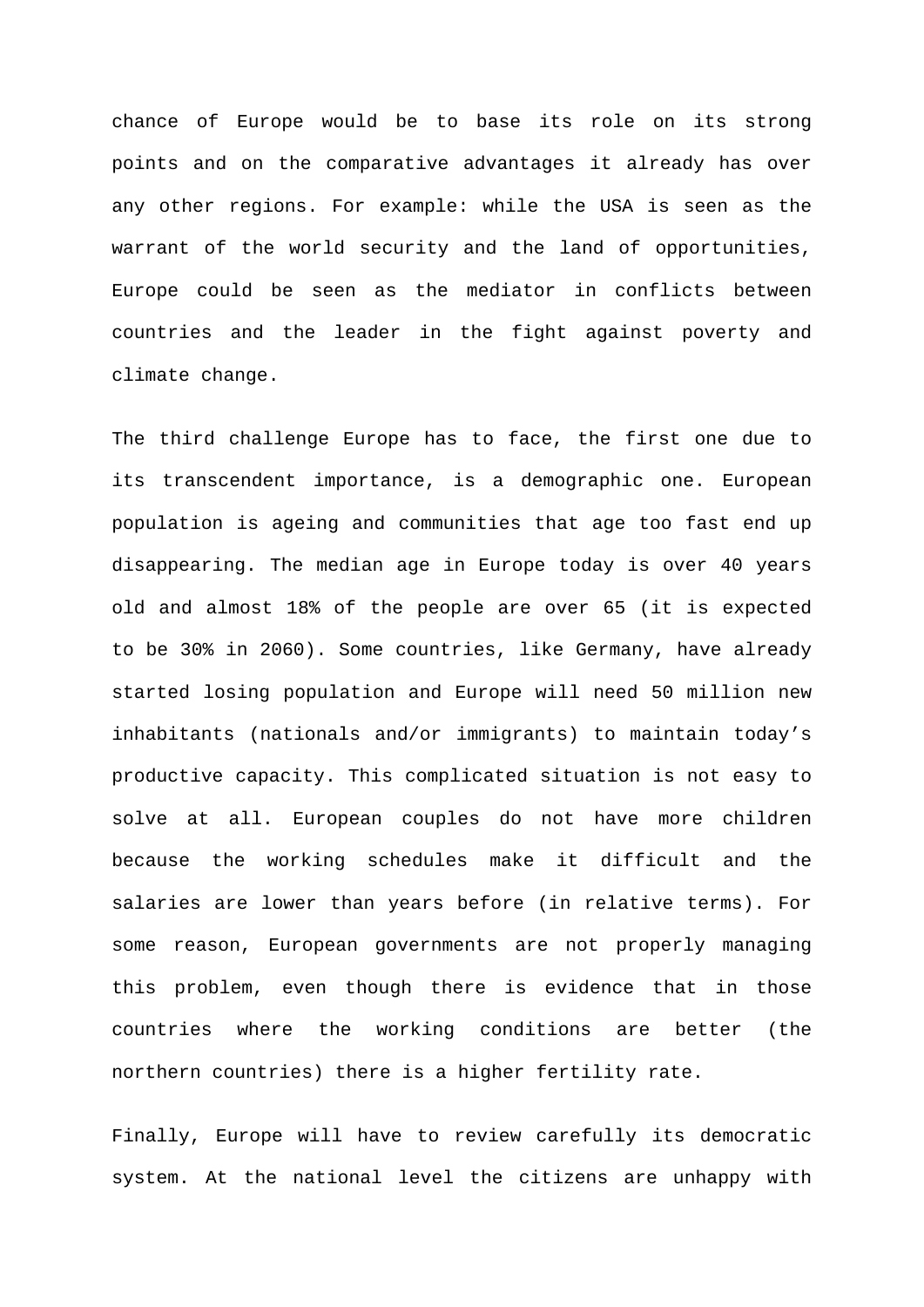politics, they reject the closed, dark structures of the political parties and syndicates, they dislike the constant overexcitement and manipulation of the media, and they feel that their only chance to make their voices be heard is through their votes every 4-5 years, since any other ways to take an active part of the community are blocked. Even though some regions in Europe have opened new democratic doors based on the concepts of Open Government and Participative Budgets, the optimism has not lasted long and the efforts made by the administrations has be forgotten soon –oblivion in politics makes the policies disappear for the lack of demand-.

At the supranational level, Europe's democratic deficit is even worse. Less and less citizens understand what the European Parliament in Brussels stands for, since it does not vote for the President of the Union; neither they know what is the agenda of the European parties –which consist of a heterogeneous, inconsistent sum of the national parties-. The worse is probably this: Europeans see that the parties send to Europe their oldest, most annoying, superfluous or simply freakiest members. It is therefore urgent for Europe the instauration of a supranational government as soon as possible, for this will help out find efficient solutions for all its problems.

In these transitional times Europe needs to face very complex challenges, probably more complex than the ones faced by other